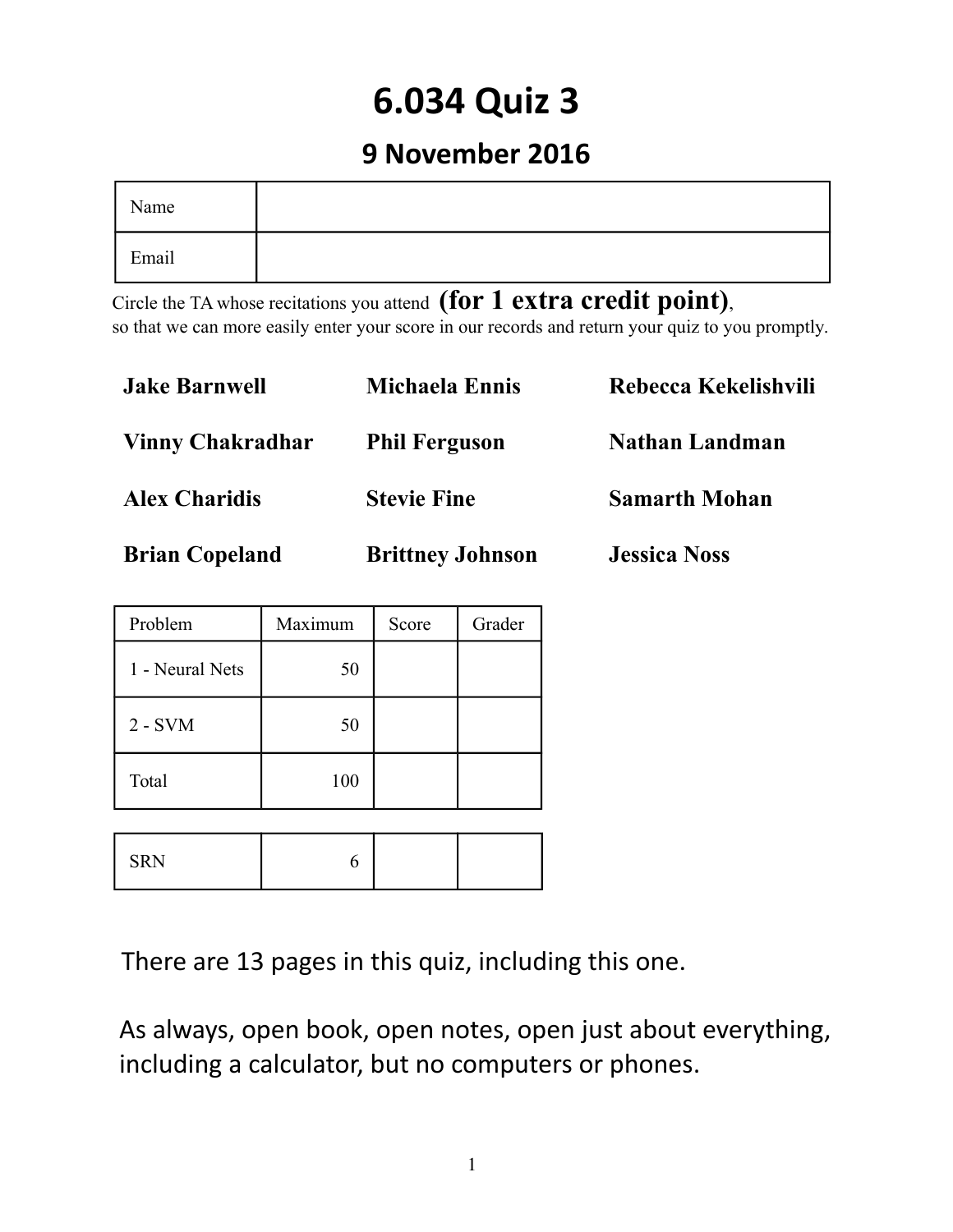# **Problem 1: Neural Networks (50 points) Part A: Forward Propagation (40 points)**

Disni Corporation is coming out with a new animated motion picture. The working title is: *How to train your network*. They ask you to help them work out the technical details of their script, so as to not embarrass themselves in front of Gaffry Hilton, their most devoted fan. They start with the neural net below:



**A1 (9 points)** For each of the neurons A, B, and C, write the equation for the neuron's output in terms of the inputs  $(X, Y)$ , weights (e.g.  $W_{XA}$ ), and thresholds (e.g.  $T_A$ ) in the neural net.

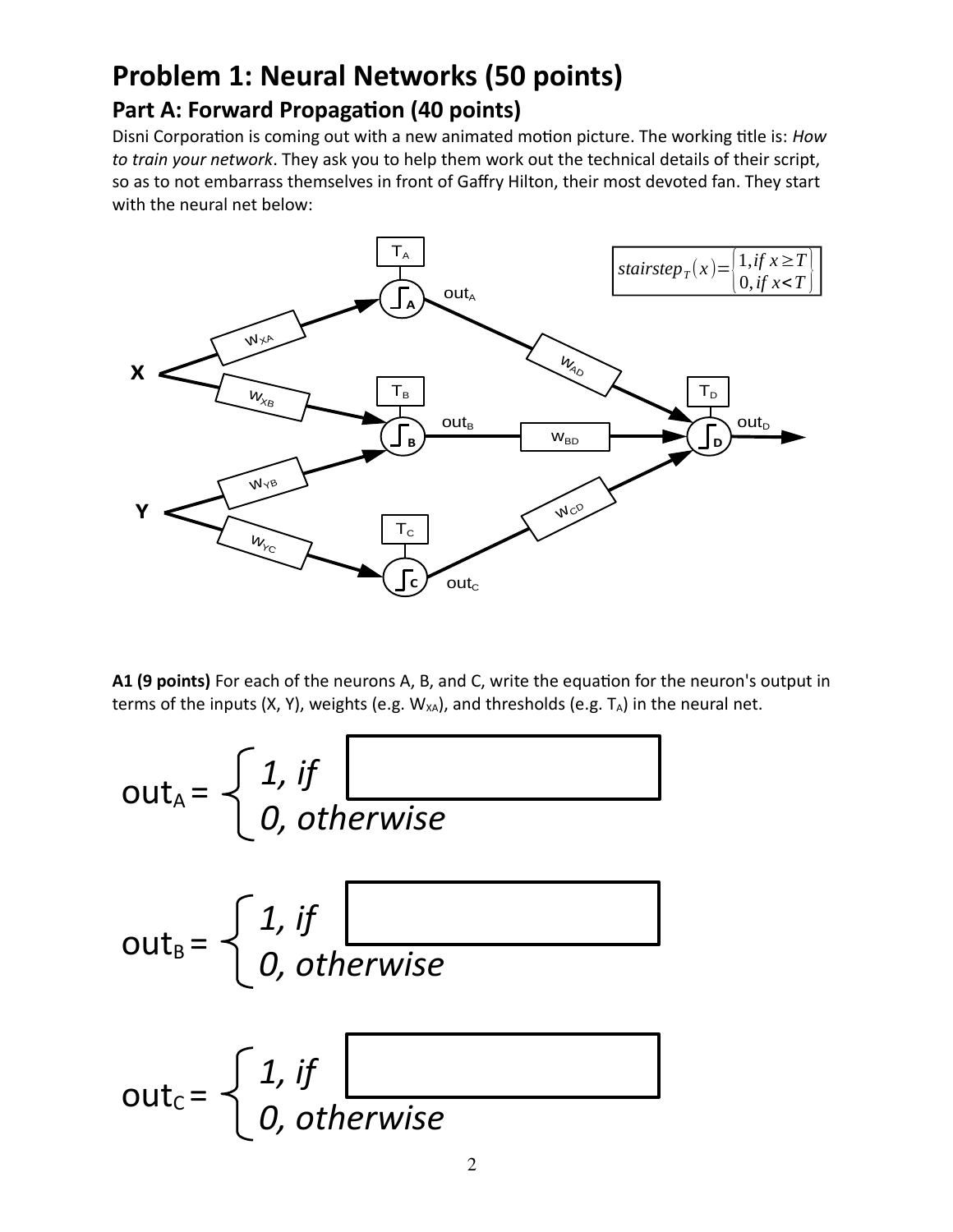A2 (6 points) Consider the output of Neuron B (out<sub>B</sub>). By changing the thresholds and weights in the neural net from the previous page, which of the following pictures could Neuron B be trained to draw? Next to each picture, circle **YES** if Neuron B could draw the picture, otherwise circle **NO**.



**A3 (6 points)** Now consider **Neuron C** instead and answer the same question.

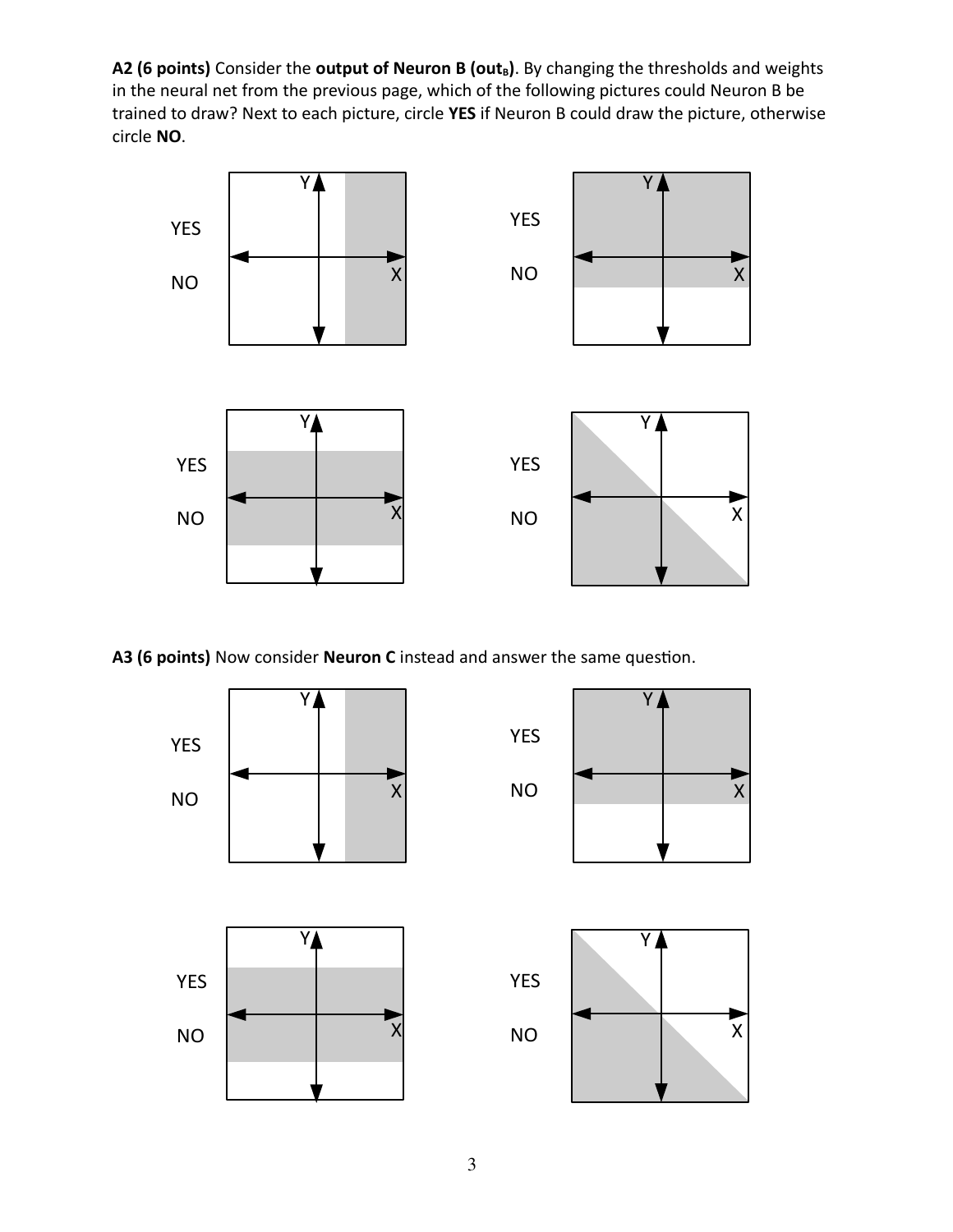**A4 (19 points)** Disni assigns some weights and thresholds to the neural network. As shown in the plot below, the network produces an output of 1 in the shaded (gray) area, and an output of 0 in the unshaded (white) area.



In the neural net below, fill in the weights and thresholds. Some of the weights and thresholds have been provided for you. Fill in  $w_{YB}$ ,  $w_{YC}$ ,  $T_A$ ,  $T_B$ ,  $w_{BD}$ , and  $w_{CD}$ . (For partial credit, show your work **on the next page**.)

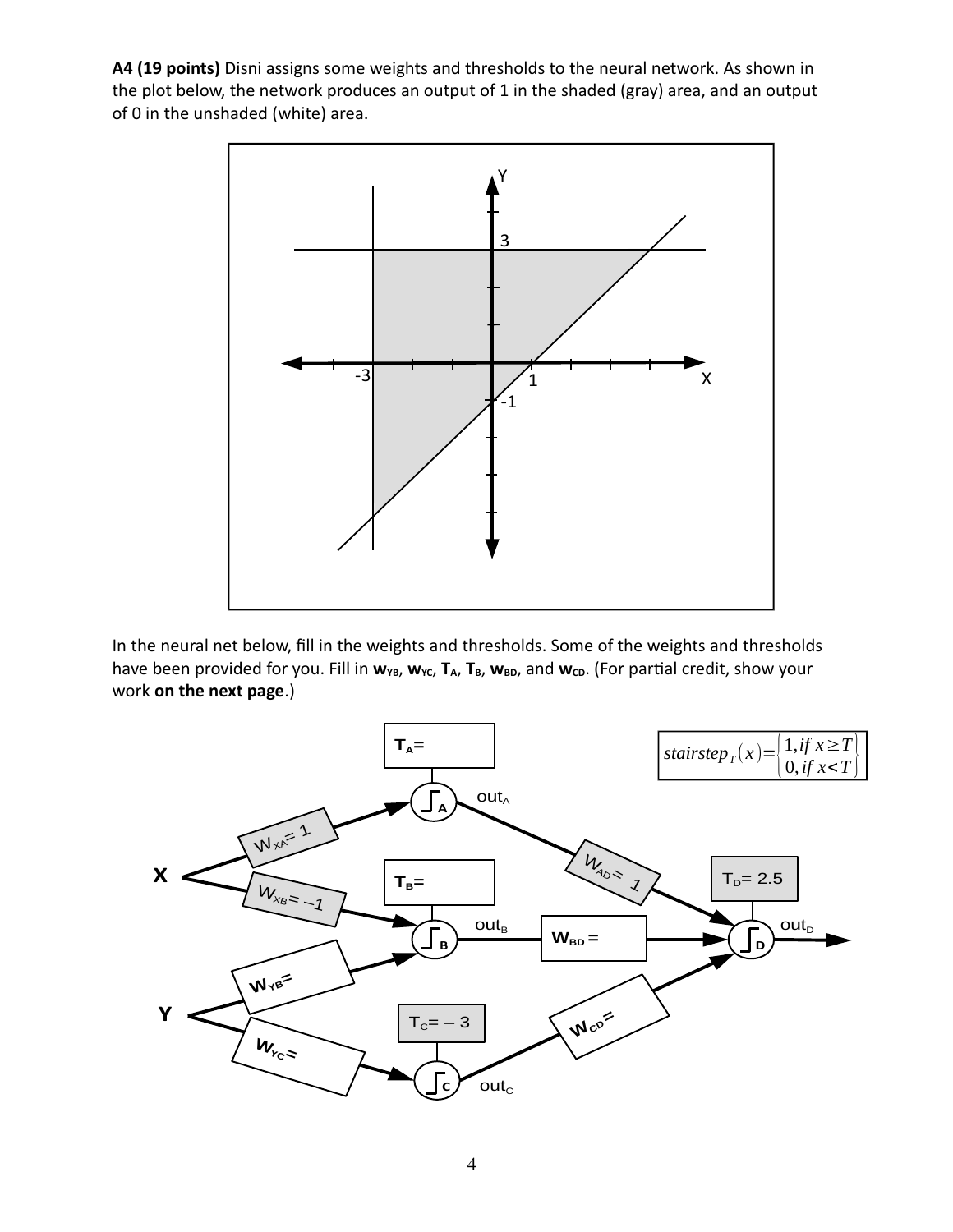*Show your work for partial credit:*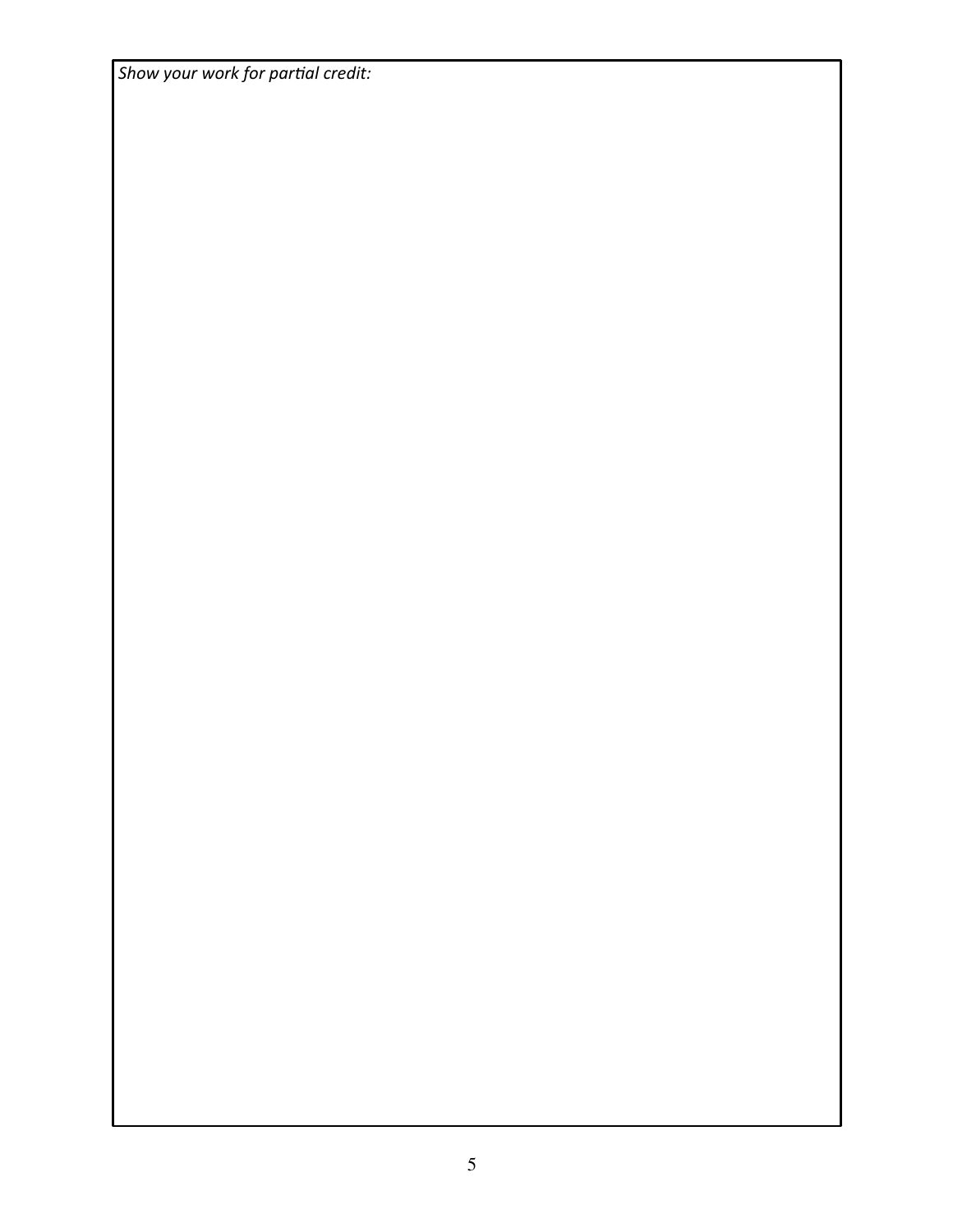### **Part B: Backward Propagation (10 points)**

To create a movie scene featuring neural network training, Disni producers introduce the new neural network pictured below, in which neurons use the sigmoid function instead of the stairstep function.

The producers have computed the output of each neuron using the sigmoid function (for example, out $_A$  is the computed output of neuron A). Now, they want to know what information is needed to update the weight w<sub>BD</sub> going from neuron B to neuron D. Given that they have already calculated the outputs, which inputs (e.g. Y), weights (e.g.  $w_{XA}$ ), and neuron outputs (e.g. out<sub>A</sub>) will the producers need in order to compute the **new weight w**<sub>BD</sub>?

On the neural net below, **circle each input, weight, and neuron output that is required**.



*Show your work for partial credit:*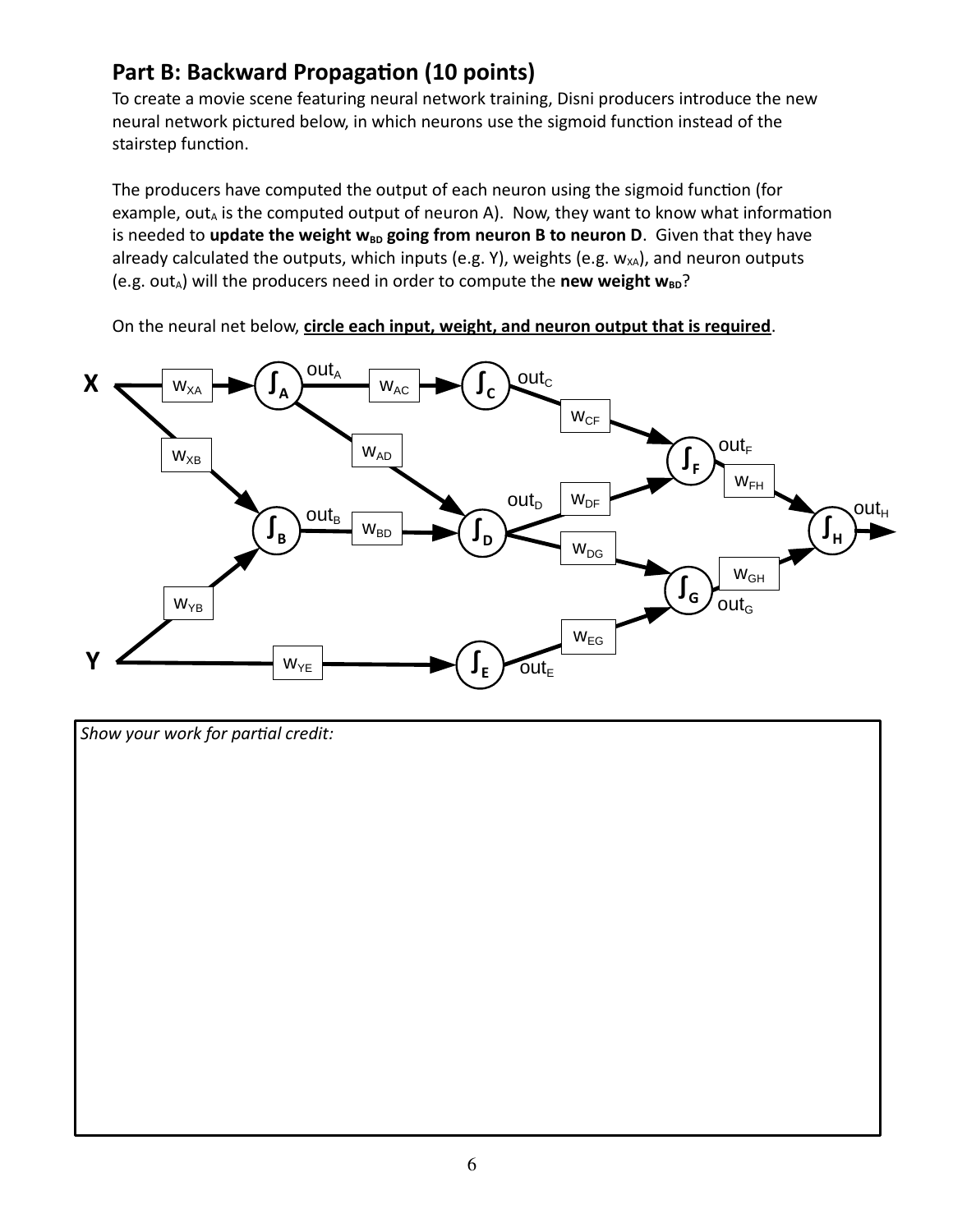# **Problem 2: Support Vector Machines (50 points)**

Thanksgiving is coming! You want to host a Thanksgiving party at your apartment. In the spirit of Thanksgiving, you want to cook a **TURKEY** for the meal. However, when you get to Costco, you find that the turkeys are mixed in with the **CHICKEN**s.

### **Part A: Picking a Model (6 points)**

You want to create a model to correctly classify turkeys and chickens. Because you are an experienced zoologist, you can easily tell the turkeys apart from the chickens. Below, they are shown on a grid with axes **Y** and **X**, where **Y** represents the shelf height and **X** represents position along a shelf. In this grid, **turkeys (⊞) are positive samples** and **chickens (⊝) are negative samples.**



Which of the following machine-learning models could be used to classify this data? (That is, for each model given, is it possible to train a model of that form to classify the data perfectly?)

**Of the six (6) models given below, circle ALL that apply**. If none apply, instead circle **NONE OF THESE**.

| <b>Neural Net with exactly 2 neurons</b> | <b>SVM with a Linear Kernel</b>                |
|------------------------------------------|------------------------------------------------|
| <b>Neural Net with exactly 3 neurons</b> | <b>SVM with a Quadratic Kernel</b>             |
| <b>Neural Net with exactly 4 neurons</b> | <b>SVM with a Radial Basis Function Kernel</b> |

#### **NONE OF THESE**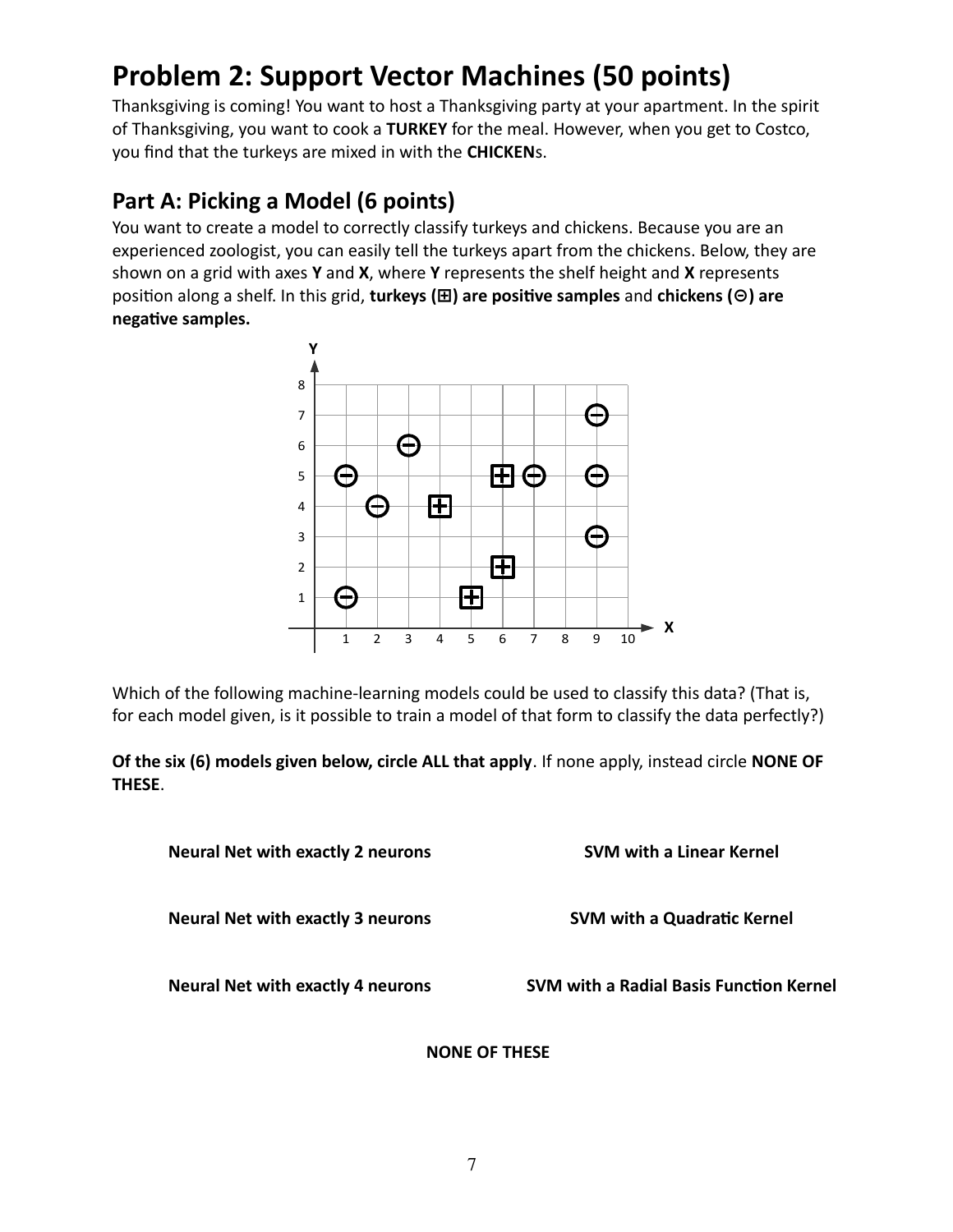### **Part B: Cold Turkey (18 points)**

While you were solving the previous problem, a customer purchased many of the turkeys and chickens, then rearranged the remaining ones! Fortunately, you realize the new arrangement of turkeys and chickens can be classified using an **SVM with a linear kernel**.

**B1 (10 points)** The new arrangement of turkeys and chickens is shown in the graph below. As before, **turkeys (⊞) are positive samples** and **chickens (⊝) are negative samples**.



On the graph above,

- draw the linear SVM boundary with a **solid line**,
- draw the positive and negative gutters with **dashed lines**,
- and **circle** all support vectors.

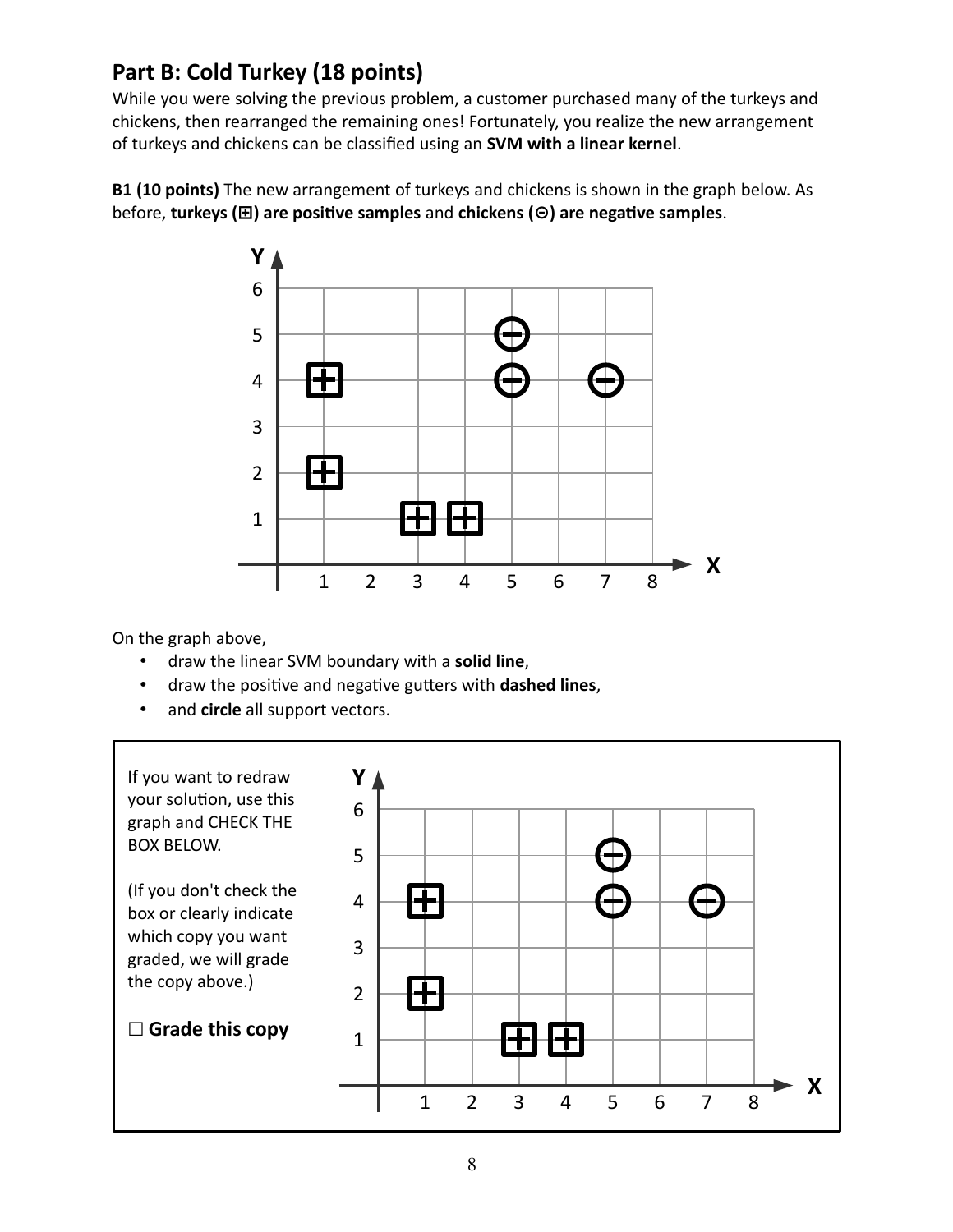**B2 (4 points)** Using the boundary you drew, you can easily compute ‖⃗*w*‖ (that is, the length of the vector  $\vec{w}$  ) using a *geometric* solution. What is  $\|\vec{w}\|$  ? **Fill in the box below** with a number or numeric expression.

$$
\|\vec{w}\| =
$$

*Show your work for partial credit:*

**B3 (4 points)** Based on the boundary you drew in Part B1, in what direction does the vector  $\vec{w}$ **point?** On the graph below, **draw a vector** from the origin pointing in the correct direction, with any reasonable length. (For this problem, you do **not** need to calculate the actual value or length of  $\vec{w}$ .)

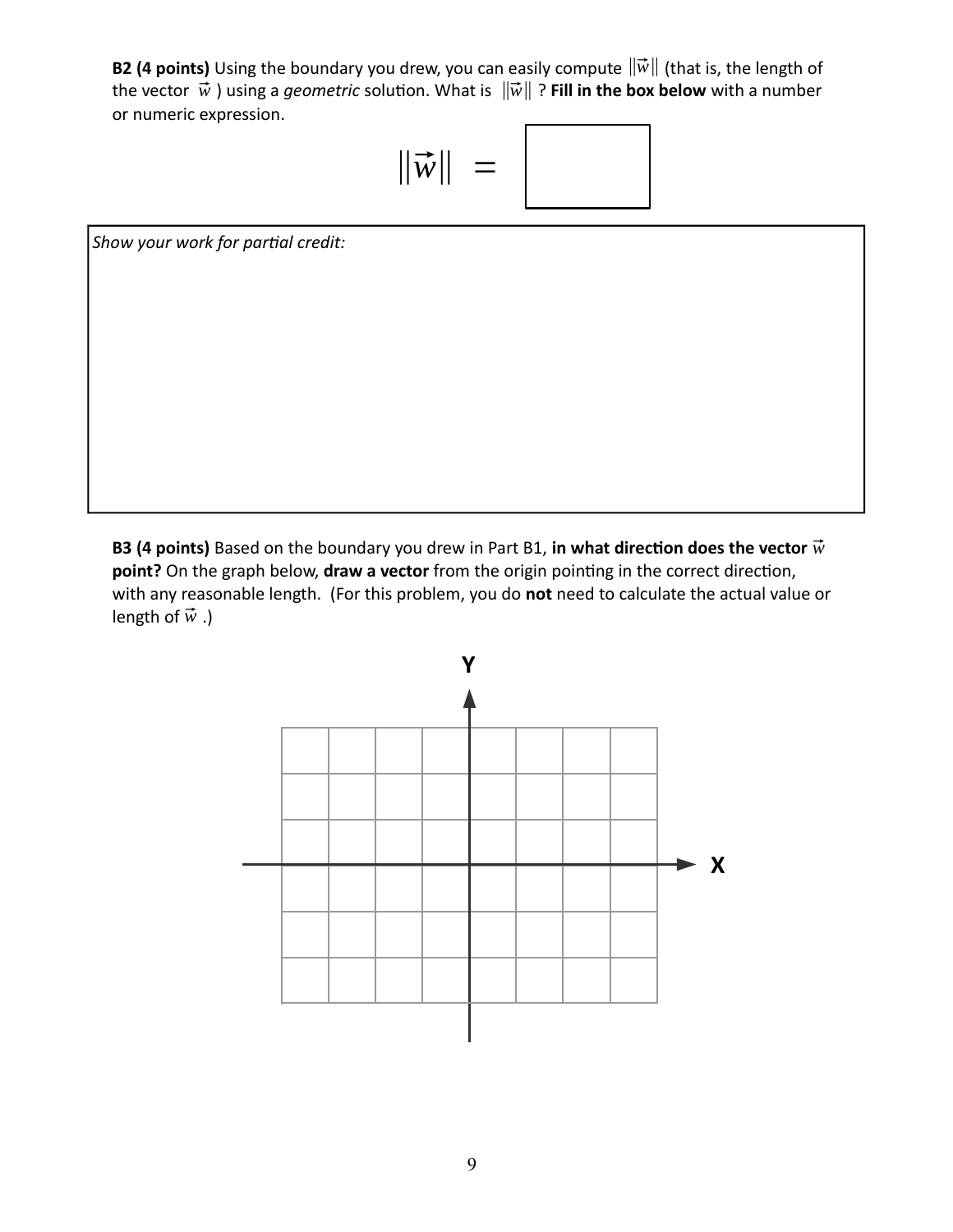### **Part C: Supporting other Supermarkets (16 points)**

While you were finishing the previous problem, a less analytical customer came by and purchased all of the remaining poultry, so you decide to head to Sam's Club instead. At Sam's Club, you find that **the turkeys and chickens are arranged differently**, as shown below. We have drawn the SVM boundary and gutters for you, and have labeled all of the data points with letters for future reference. (Note that we have not circled the support vectors.)



**C1 (6 points)** Consider the α ("supportiveness") values for each of the points (A, B, C, D, E, F). In the table below, fill in which α values are **zero (α = 0)**, which ones are **positive (α > 0)**, which ones are **negative (α < 0)**, and **how you know**. If there are no such points, write **NONE** in the box, and **explain why there are none**. (For this problem, you do *not* need to calculate the exact α values.)

Each of the points (**A**, **B**, **C**, **D**, **E**, **F**) should appear exactly once.



**List all points for which... Justification (10 words or fewer for each):**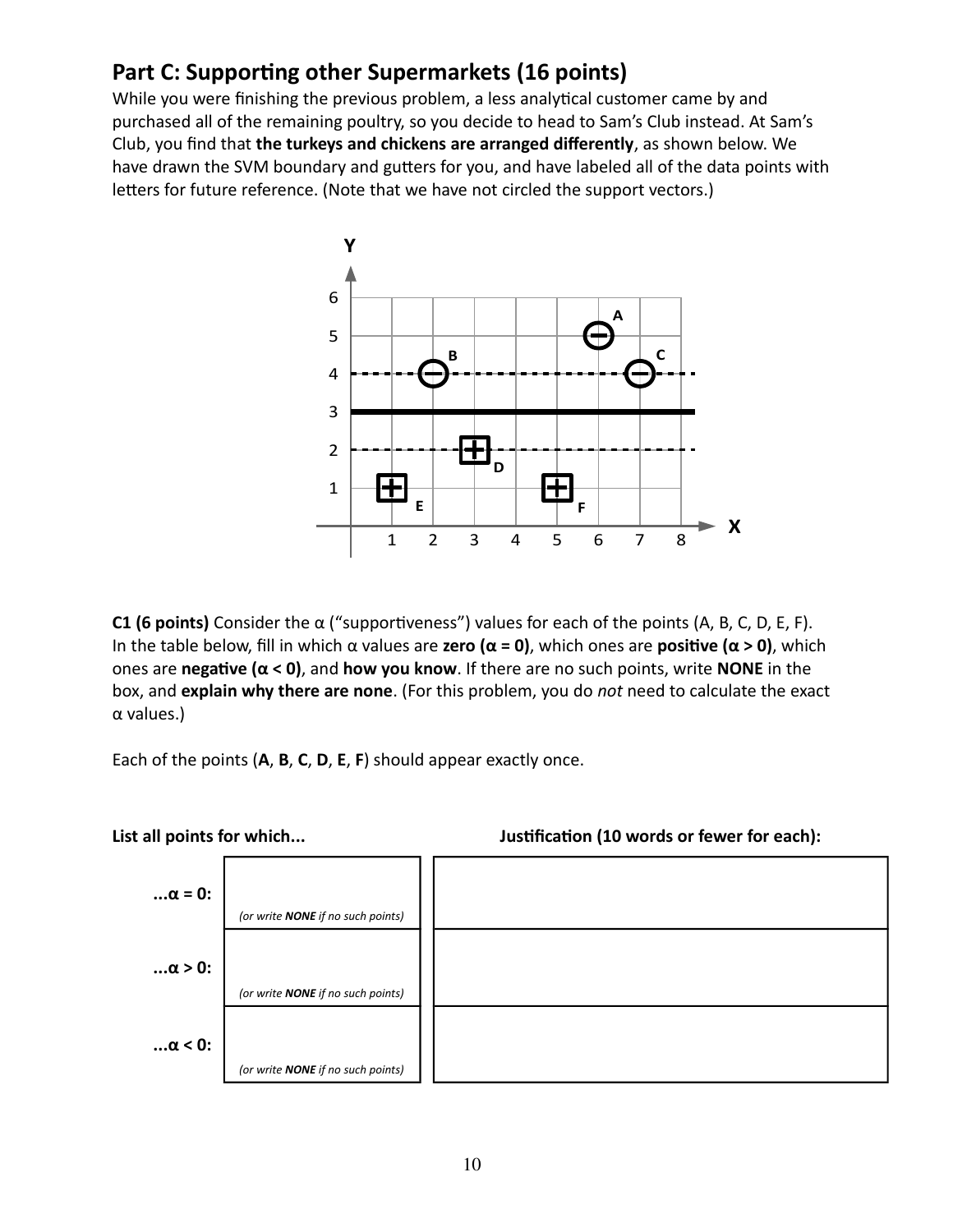**C2 (4 points)** Of the relations written below, **circle ALL that are true**. If none of the statements are true, instead circle **NONE OF THESE**:

$$
\alpha_C < \alpha_D \qquad \quad \alpha_B < \alpha_C \qquad \quad \alpha_C < \alpha_B \qquad \quad \alpha_D < \alpha_A \qquad \text{none of these}
$$

**C3 (6 points)** For each of the three unknown points listed below, **circle the ONE best answer indicating how the SVM would classify that point**:

| $(x = 4, y = 5)$ :   | TURKEY (H) | CHICKEN (Θ) | CAN'T TELL |
|----------------------|------------|-------------|------------|
| $(x = 4, y = 3.5)$ : | TURKEY (H) | CHICKEN (Θ) | CAN'T TELL |
| $(x = 4, y = 3.5)$ : | TURKEY (H) | CHICKEN (Θ) | CAN'T TELL |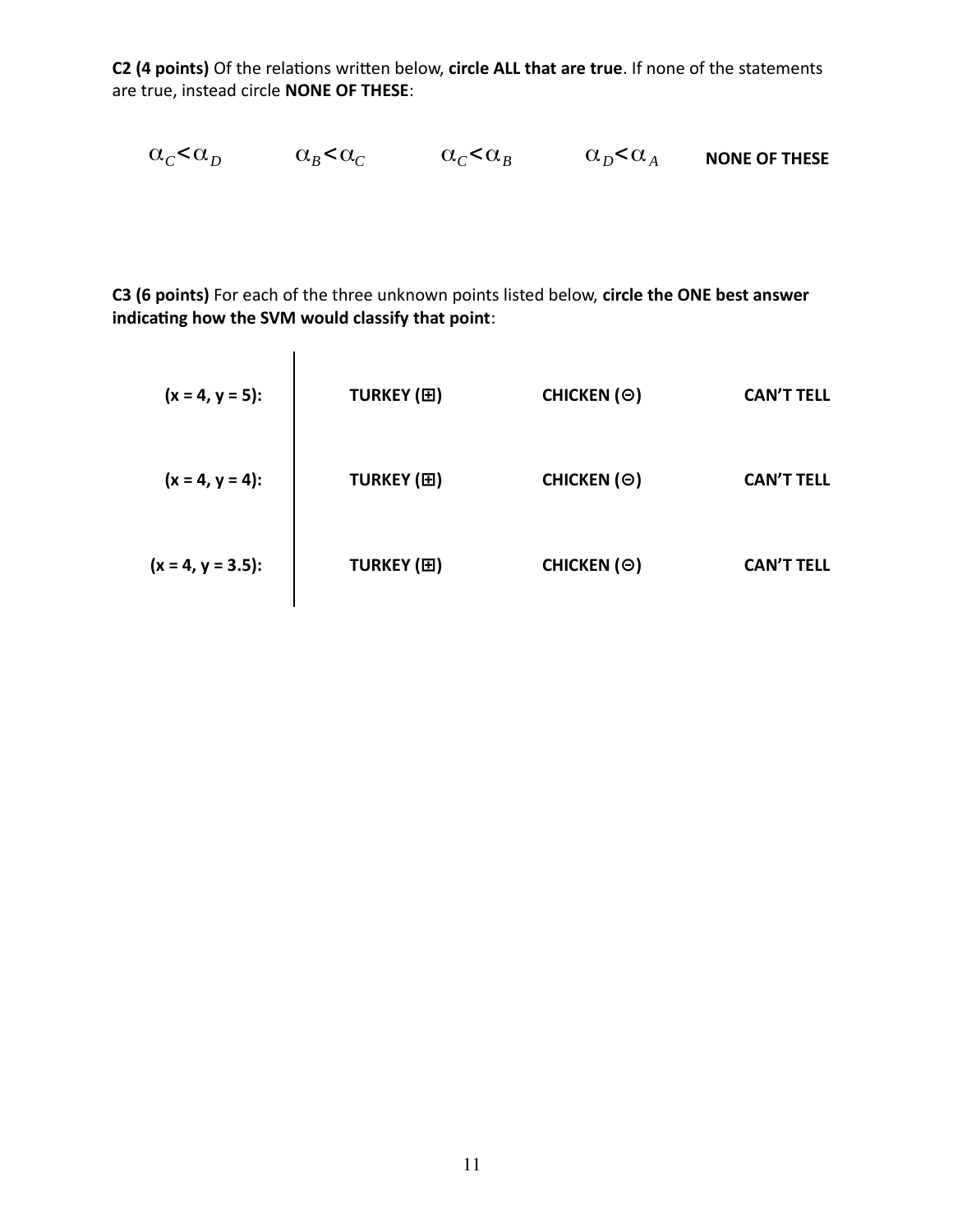## **Part D: Changing Support (10 points)**

On a whim, you decide to **add a new TURKEY (⊞) training point M at (x=1, y=2)** to the previous training data set. For your convenience, shown below is the previous SVM with the new training point (shaded and bolded) added:



Which of the following quantities *may* change, or remain the same, after retraining the SVM with the new training point?

For **each entry** in the table below,

- write **YES** if the value *could possibly* behave in the way specified after retraining the SVM, or
- write **NO** if the value *certainly could not* behave in the way specified.

Fill in *every* entry with either **YES** or **NO** (or **Y** or **N**, as long as you **write clearly**). Any entry that is not clearly labeled as YES or NO (or Y or N) will be marked as incorrect.

|                       | Could Increase (个) | $\mid$ <i>Could</i> Decrease ( $\downarrow$ ) $\mid$ | Could remain unchanged |
|-----------------------|--------------------|------------------------------------------------------|------------------------|
| $\alpha_A$            |                    |                                                      |                        |
| $\alpha_B^{}$         |                    |                                                      |                        |
| $\alpha_C$            |                    |                                                      |                        |
| $\alpha_{D}$          |                    |                                                      |                        |
| $\alpha_B + \alpha_C$ |                    |                                                      |                        |